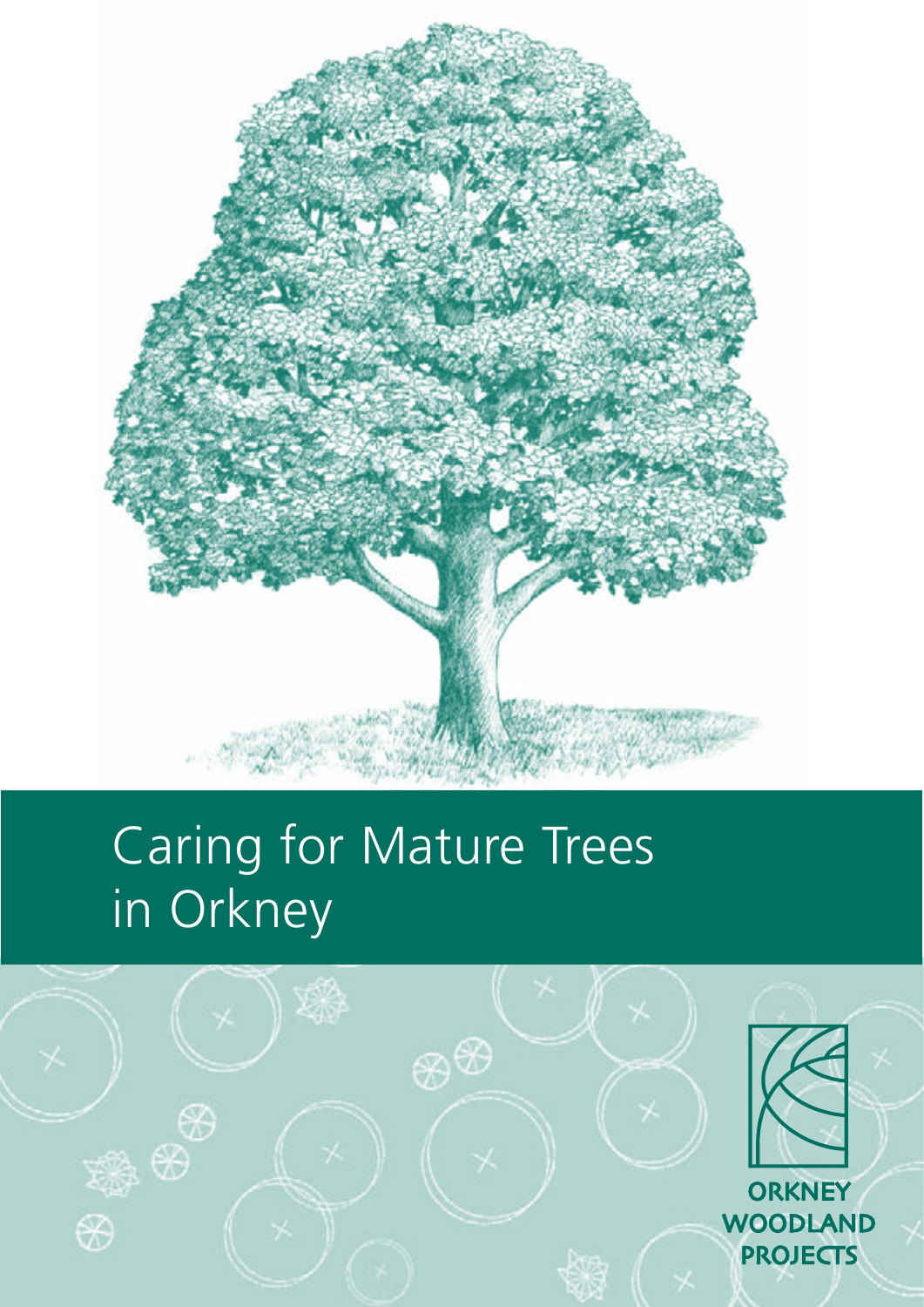## Introduction

Trees in Orkney are relatively scarce and therefore much appreciated. We need to treat them with care, so that we can live happily alongside them, especially in our towns and built-up areas.

However, there are some situations where trees can cause problems and work is unavoidable. This leaflet, therefore, gives some guidance on the best and most effective pruning methods to ensure that your trees stay healthy and attractive.

Remember that trees in Orkney are only in full leaf for four or five months of the year, so it is their bare, winter form which we see for most of the time. Any poor quality work will, therefore, be very evident!

## Legal protection of trees in Orkney

Orkney has four 'urban' conservation areas (Kirkwall, Stromness, St Margaret's Hope and Balfour village), in which all the trees are legally protected. Tree Preservation Orders also exist on most of the mature trees in Finstown. For all these protected trees, you must get prior permission from Orkney Islands Council before carrying out any works.

The Orkney Islands Council planning policy says that work will only be permitted in "*exceptional circumstances of public safety ... or where the tree in question detracts from, rather than enhances the urban landscape."*

You can be fined up £20,000 for any unauthorised works or damage to these trees (including any on your own property), so please always check first. If the retention of the tree was a condition of planning permission for an adjacent development, you might also need to check if this is still binding.

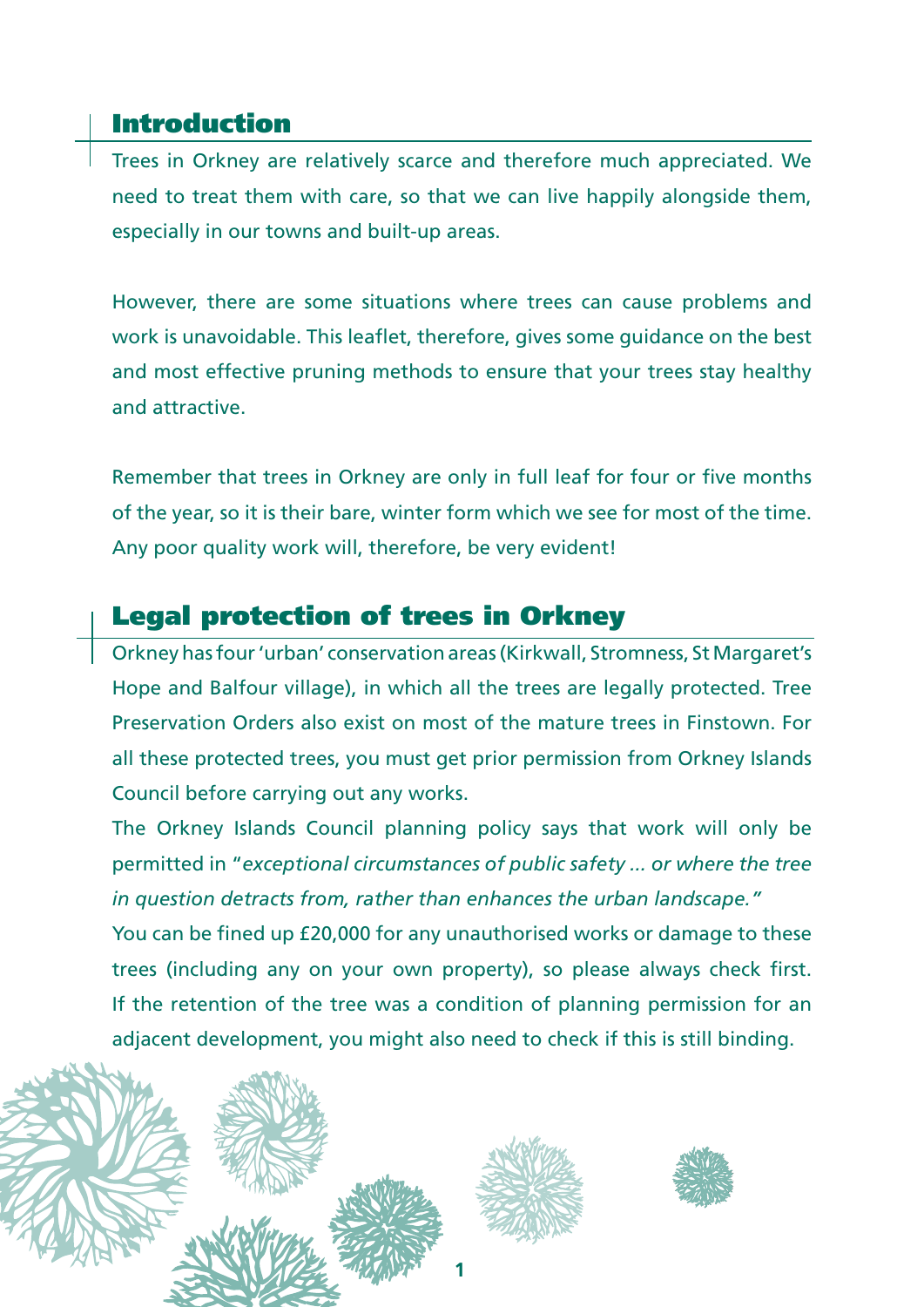## Should I prune my tree?

A tree should only be pruned if there is very good reason to do so. Every pruning cut is a wound to the tree and therefore a potential source of rot and disease. The majority of trees certainly do not need to be pruned to continue to grow in a healthy manner.

The following questions might help you decide whether work is really necessary:

#### • Where is the tree located?

A large old tree, with a decaying trunk and several dead branches, which lies in a remote location, is not likely to be posing any threat or causing any problems. It can be left standing to provide a home for insects and birds. By contrast, the same tree in a busy street would be unsafe and require speedy attention.

#### • Is the tree dangerous to passers by?

Sometimes it is clear that a tree is becoming dangerous - there may be obvious decay or hanging branches. Other, more hidden, dangers might involve less obvious rot and you may need a skilled arboriculturalist to investigate the extent of the problem and give advice.

#### • Is the tree causing structural problems?

Very occasionally, the roots of a large tree may begin to cause structural problems to a building or wall. The remedy needs to be carefully considered, since killing the tree may result in the rotting of the roots in question and thus subsequent further movement of the structure. Again, take advice.

#### • Is the tree causing other problems?

Other problems which might be a reason for careful pruning include :

- overhanging branches affecting traffic or passing pedestrians
- severe shading to your house or garden
- blocking a fine view

The fact that a tree drops leaves, or is a home to nesting rooks, is not a good reason to prune it. Leaves can be easily swept up and composted and rooks only nest for a short time each year.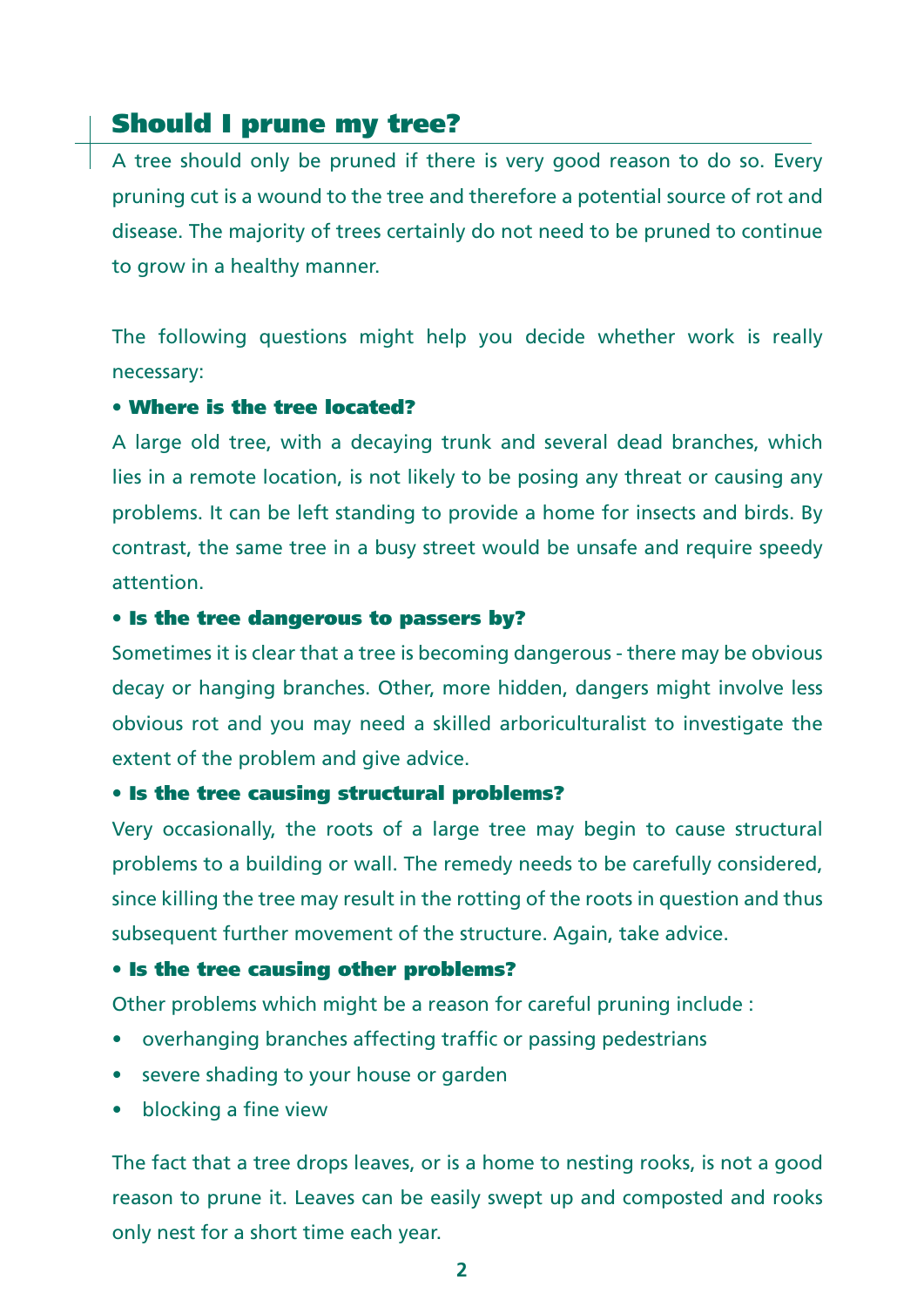## How should my tree be pruned?

Trees in their natural form have a hierarchy of branches - decreasing in size from the main trunk, through the major branches, the smaller branches and finally the smallest twigs. Each part of the tree is therefore structurally able to support the next smaller part. The overall aim of pruning should be to retain this framework and its logical, strong, safe structure. This above-ground framework is, of course, balanced by an extensive underground root system, which also needs to be protected from damage if the tree is to stay healthy. Accepted pruning methods include the following:

#### • Crown cleaning

This is the gentlest form of pruning and involves only the removal of dead, dying, diseased, or weakly attached branches, from the crown of a tree. One of our commonest trees, the sycamore, often has various amounts of deadwood in its crown and this is not necessarily something which requires action.

#### • Crown lifting

This method might be used where the lower branches of a tree are obstructing traffic or pedestrians. It consists of removing the offending lower branches to give more clearance beneath the tree. This method can leave large wounds if large lower limbs are removed, so it is better to remove only smaller secondary branches if this is possible.

#### • Crown thinning

This method might be used to let more light and air through, or to reduce the weight of the crown. It reduces the volume of the tree whilst retaining its overall size and shape. Small, secondary, dead, crossing, or very close branches can be removed to thin the whole of the crown evenly.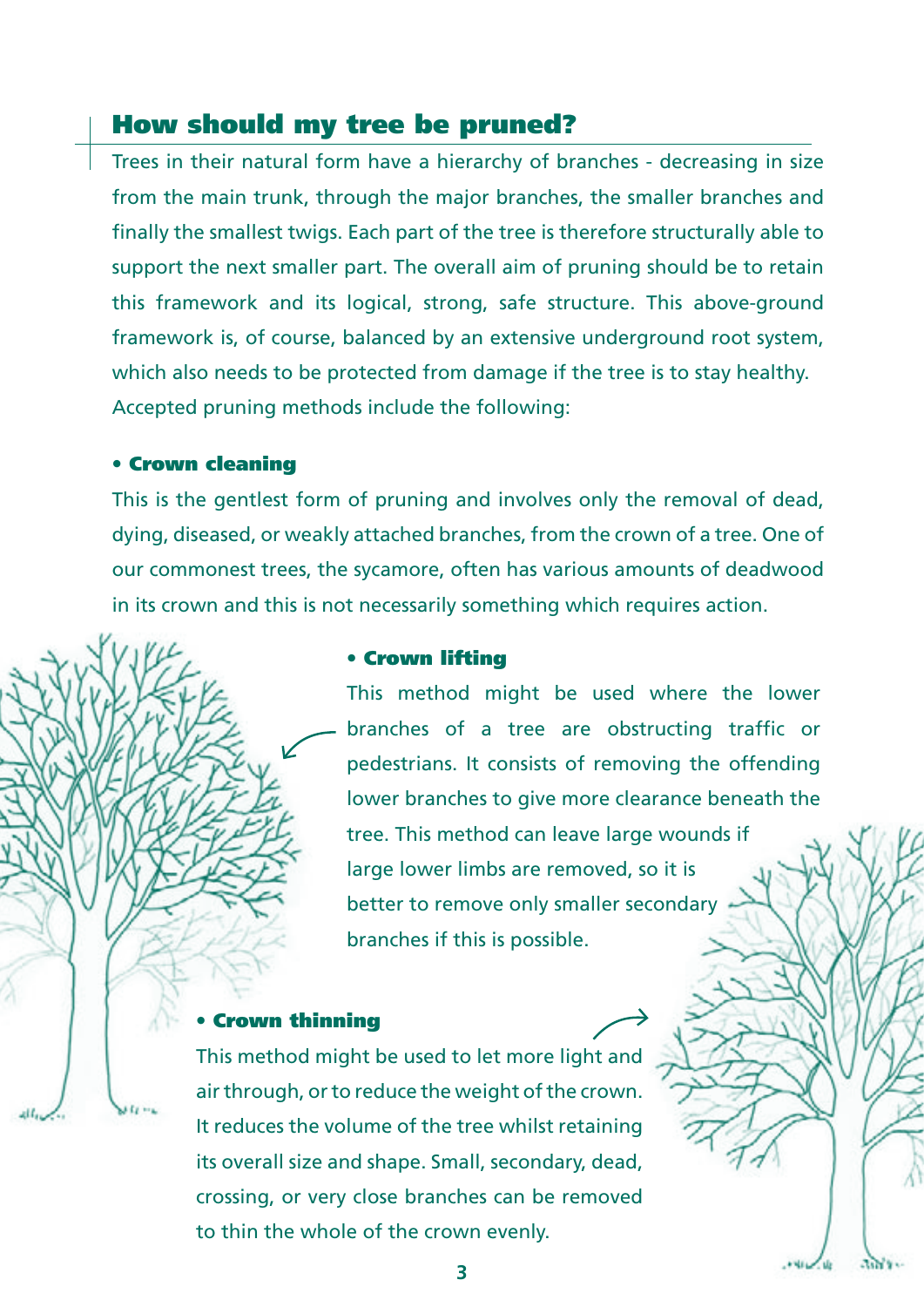#### • Crown reduction

This method is used to reduce the height and spread of a tree, perhaps because it is outgrowing the available space. The ends of branches are removed whilst keeping its natural shape.

The above are all methods which require a high level of skill and experience to be carried out correctly. You should not attempt to do them yourself unless you are fully trained.



#### • Correct method of making cuts

The position of each pruning cut is really important. Avoid 'flush cuts' and instead use what is called 'natural target pruning'. Heavy branches should be removed in sections.



Make sure all tools are sharp so that cuts are clean and don't leave unnecessary and unsightly stubs. Current advice is to leave the cut surface as it is, rather than to paint it with any product, as was often done in the past.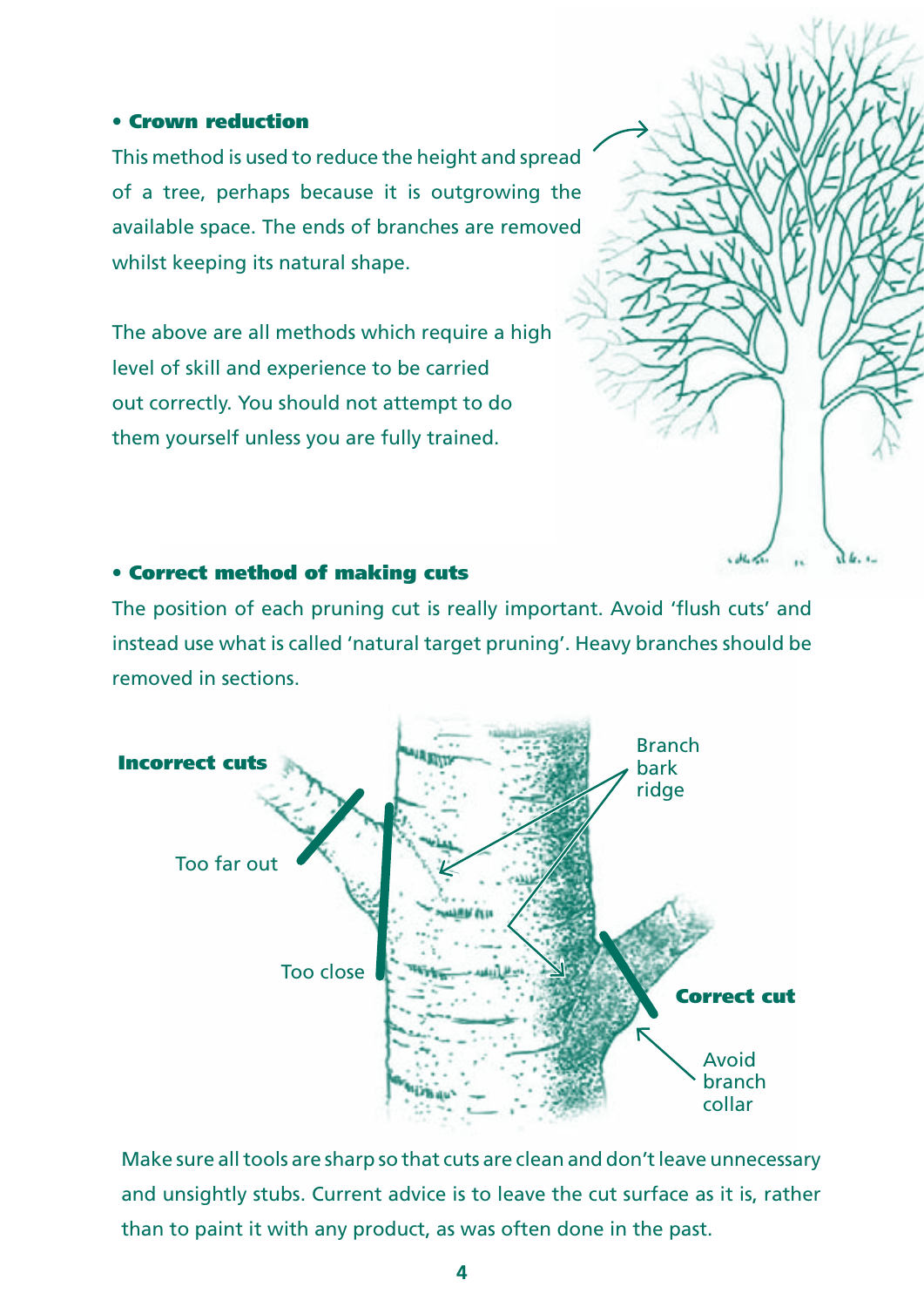### When should the work be done?

The best time to prune trees is much debated. Clearly it is easier for a tree surgeon to see the structure of the tree and carry out the work when the tree is leafless. Pruning in winter also avoids disturbing nesting birds, so has many advantages.

Pruning can also be carried out in mid to late summer, when the tree is in full leaf and thus making growth and storing nutrients. At this time, it is able to overcome surgery, to seal off cuts and generally withstand the shock. Remember that many birds are protected under wildlife legislation, so please avoid carrying out work in the spring nesting season, which is also not a good time for the tree to be pruned.

## What not to do!

'Lopping' of trees is not only bad for the tree, but is also unlikely to achieve your intended aim. When a branch is lopped, new dense growth will sprout from the vicinity of the cut (therefore producing more shade, not less). This whole area of the cuts is also very prone to rot and you can be left with further longterm problems. A lopped tree is not a pretty sight and is never a good solution. It will not be recommended to you by any knowledgeable contractor, so beware anyone who suggests it!



'Pollarding' is even more severe and involves the removal of all branches back to the trunk. In Orkney, most trees treated in this manner will either die, or never recover an attractive, healthy shape.

If the tree is really causing you very severe problems, it may be better to fell it completely, rather than disfigure it by such inappropriate methods.

*Would you want to own this tree?* **<sup>5</sup>**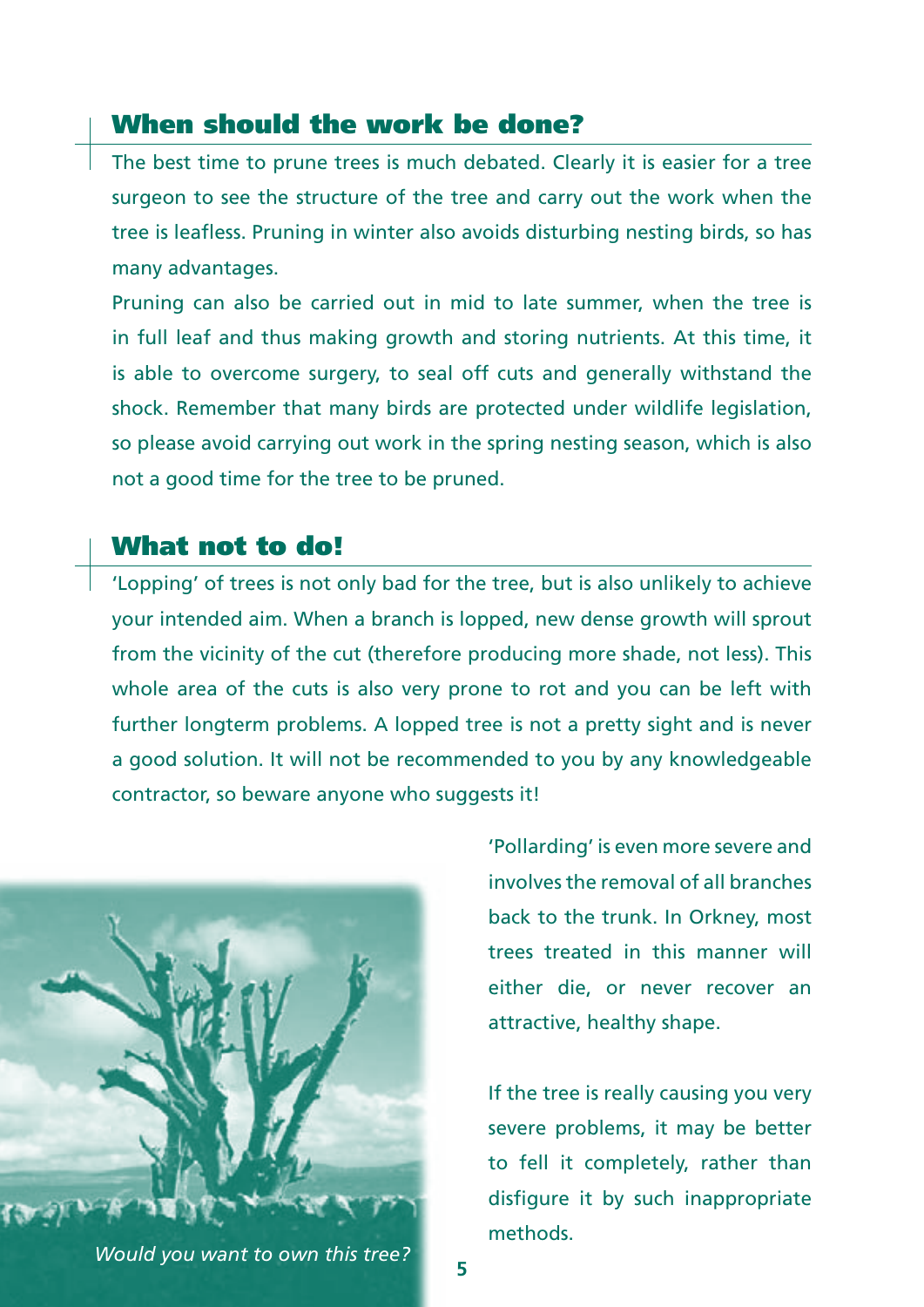## Keeping safe

Please never attempt to use a chainsaw yourself unless you are well trained in its use and are wearing appropriate safety gear.

Never attempt to climb trees to undertake work yourself.

Avoid contact with, or damage to, overhead powerlines during any work.

## Who can do this work?

Tree surgery and felling should only be done by someone well qualified and experienced. Your contractor clearly needs to know how to use a chainsaw, but equally importantly, they need to be skilled in the correct and safe way to prune a tree. Unskilled work may leave you with a legacy of problems.

If you have any doubts about your contractor's ability to do the work, you could ask the following questions :

- What qualifications do you have to do this work?
- Do you work to a British Standard? (They should be in possession of a relevant certificate for tree work and operate to BS 3998: Recommendations for Tree Work.)
- Are you insured?
- Can you provide a written quotation with a detailed specification of the work proposed?
- Can you provide references for similar work?

## Avoiding problems in the first place

Choosing to plant the right tree in the space you have available is important. The Orkney Woodland Project can advise you on good species choice for your land, so that hopefully you and your trees can live happily together well into the future.

## Enjoy your trees!